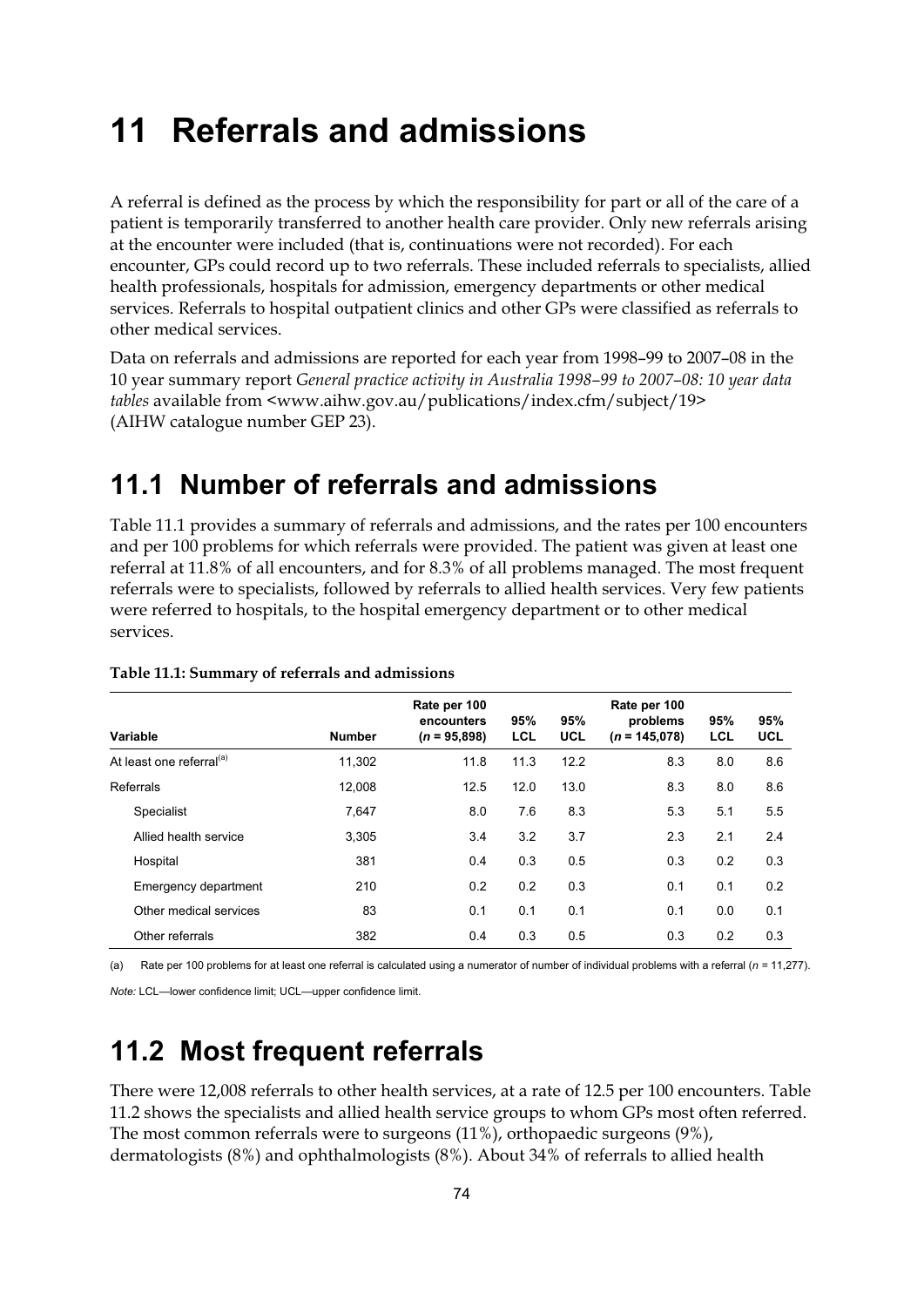services were to physiotherapists, 19% to psychologists, 9% to podiatrists or chiropodists and 7% to dietitians or nutritionists.

|                                          |               | Per cent of | Per cent of<br>referral | Rate per 100<br>encounters | 95%                      | 95%        |
|------------------------------------------|---------------|-------------|-------------------------|----------------------------|--------------------------|------------|
| Professional/organisation                | <b>Number</b> | referrals   | group                   | $(n = 95,898)$             | <b>LCL</b>               | <b>UCL</b> |
| <b>Medical specialist</b>                | 7,647         | 63.7        | 100.0                   | 8.0                        | 7.6                      | 8.3        |
| Surgeon                                  | 803           | 6.7         | 10.5                    | 0.8                        | 0.8                      | 0.9        |
| Orthopaedic surgeon                      | 653           | 5.4         | 8.6                     | 0.7                        | 0.6                      | 0.7        |
| Dermatologist                            | 634           | 5.3         | 8.3                     | 0.7                        | 0.6                      | 0.7        |
| Ophthalmologist                          | 631           | 5.3         | 8.3                     | 0.7                        | 0.6                      | 0.7        |
| Cardiologist                             | 521           | 4.3         | 6.8                     | 0.5                        | 0.5                      | 0.6        |
| Ear, nose and throat                     | 492           | 4.1         | 6.4                     | 0.5                        | 0.5                      | 0.6        |
| Gastroenterologist                       | 476           | 4.0         | 6.2                     | 0.5                        | 0.4                      | 0.6        |
| Gynaecologist                            | 419           | 3.5         | 5.5                     | 0.4                        | 0.4                      | 0.5        |
| Urologist                                | 278           | 2.3         | 3.6                     | 0.3                        | 0.3                      | 0.3        |
| Paediatrician                            | 224           | 1.9         | 2.9                     | 0.2                        | 0.2                      | 0.3        |
| Subtotal: top 10 specialist referrals    | 5.133         | 42.7        | 67.1                    |                            | $\overline{\phantom{0}}$ |            |
| Allied health and other professionals    | 3,305         | 27.5        | 100.0                   | 3.5                        | 3.2                      | 3.7        |
| Physiotherapy                            | 1,132         | 9.4         | 34.3                    | 1.2                        | 1.1                      | 1.3        |
| Psychologist                             | 635           | 5.3         | 19.2                    | 0.7                        | 0.6                      | 0.7        |
| Podiatrist/chiropodist                   | 299           | 2.5         | 9.0                     | 0.3                        | 0.3                      | 0.4        |
| Dietitian/nutritionist                   | 215           | 1.8         | 6.5                     | 0.2                        | 0.2                      | 0.3        |
| Dentist                                  | 178           | 1.5         | 5.4                     | 0.2                        | 0.1                      | 0.2        |
| Audiologist                              | 98            | 0.8         | 3.0                     | 0.1                        | 0.1                      | 0.1        |
| Optometrist                              | 79            | 0.7         | 2.4                     | 0.1                        | 0.1                      | 0.1        |
| <b>Breast clinic</b>                     | 67            | 0.6         | 2.0                     | 0.1                        | 0.1                      | 0.1        |
| Diabetes education                       | 64            | 0.5         | 2.0                     | 0.1                        | 0.0                      | 0.1        |
| Counsellor                               | 62            | 0.5         | 1.9                     | 0.1                        | 0.0                      | 0.1        |
| Subtotal: top 10 allied health referrals | 2,830         | 23.6        | 85.6                    |                            |                          |            |
| <b>Total referrals</b>                   | 12,008        | 100.0       |                         | 12.5                       | 12.0                     | 13.0       |

#### **Table 11.2: The most frequent referrals, by type**

*Note:* LCL—lower confidence limit; UCL—upper confidence limit.

# **11.3 Problems most often referred**

A referral to a specialist was provided in the management of 7,820 problems. The 10 problems most commonly referred to a specialist accounted for 19.5% of all problems referred to a specialist, and those most often referred were pregnancy (3.1% of problems referred to a specialist), diabetes, malignant skin neoplasm and osteoarthritis (Table 11.3).

Table 11.3 also shows the rate of referral per 100 contacts for each problem. Pregnancy and malignant neoplasm were the problem most likely to result in a referral to a specialist.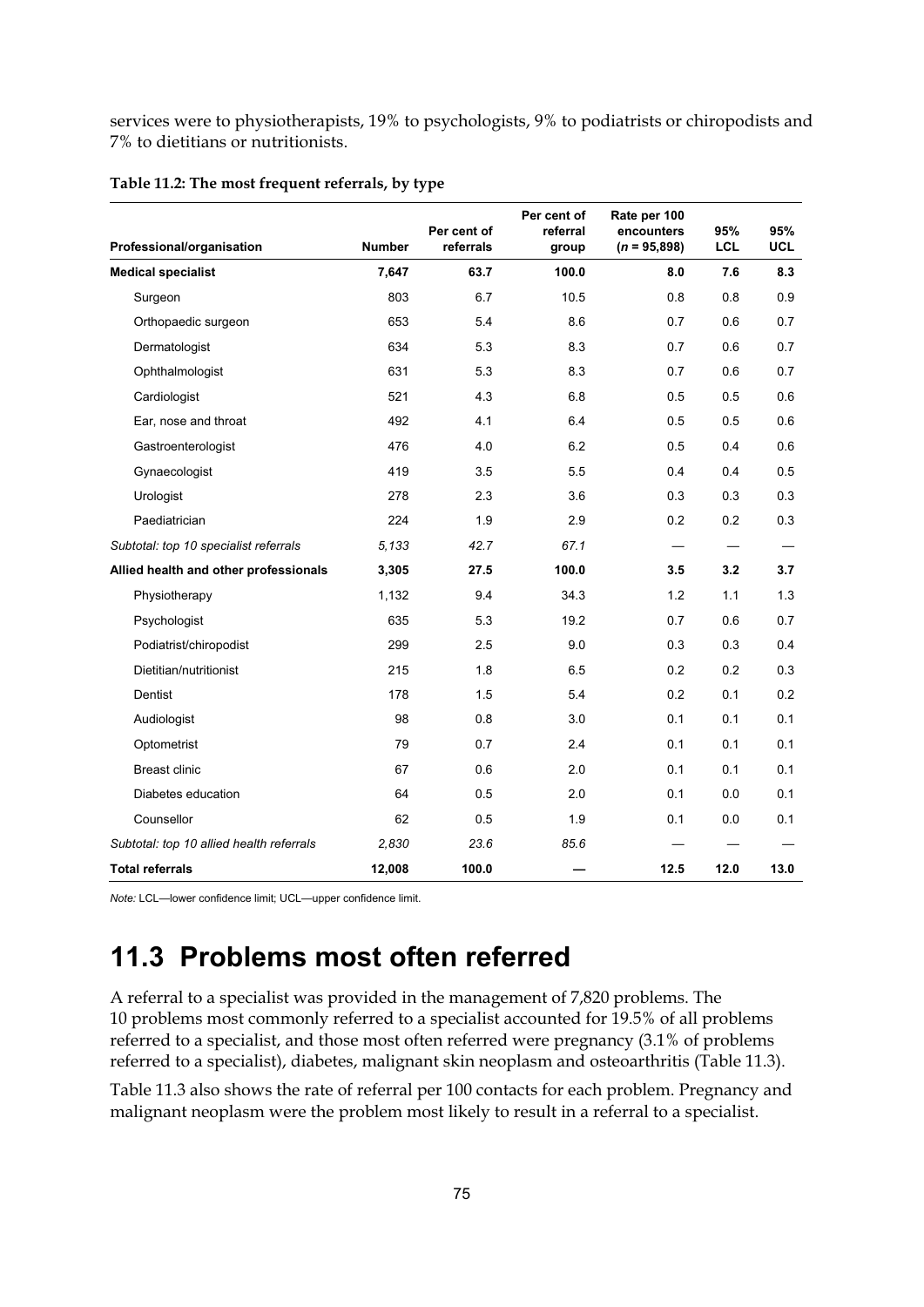| Problem managed                                       | <b>Number</b> | Per cent of<br>problems<br>referred | Rate per<br>$100$ encs<br>$(n = 95,898)$ | 95%<br><b>LCL</b> | 95%<br><b>UCL</b> | Rate per 100<br>contacts of this<br>problem <sup>(a)</sup> |
|-------------------------------------------------------|---------------|-------------------------------------|------------------------------------------|-------------------|-------------------|------------------------------------------------------------|
| Pregnancy*                                            | 238           | 3.1                                 | 0.3                                      | 0.2               | 0.3               | 18.6                                                       |
| Diabetes-all*                                         | 226           | 2.9                                 | 0.2                                      | 0.2               | 0.3               | 6.1                                                        |
| Malignant skin neoplasm                               | 214           | 2.7                                 | 0.2                                      | 0.2               | 0.3               | 18.7                                                       |
| Osteoarthritis*                                       | 155           | 2.0                                 | 0.2                                      | 0.1               | 0.2               | 6.2                                                        |
| Back complaint*                                       | 138           | 1.8                                 | 0.1                                      | 0.1               | 0.2               | 5.3                                                        |
| Sleep disturbance                                     | 117           | 1.5                                 | 0.1                                      | 0.1               | 0.2               | 7.6                                                        |
| Depression*                                           | 114           | 1.5                                 | 0.1                                      | 0.1               | 0.2               | 3.0                                                        |
| Ischaemic heart disease*                              | 112           | 1.4                                 | 0.1                                      | 0.1               | 0.1               | 10.7                                                       |
| Abnormal test results*                                | 105           | 1.4                                 | 0.1                                      | 0.1               | 0.1               | 10.8                                                       |
| Oesophagus disease                                    | 103           | 1.3                                 | 0.1                                      | 0.1               | 0.1               | 4.7                                                        |
| Subtotal: top 10 problems referred to a<br>specialist | 1,522         | 19.5                                |                                          |                   |                   |                                                            |
| Total problems referred to specialist                 | 7,820         | 100.0                               | 8.2                                      | 7.8               | 8.5               |                                                            |

#### **Table 11.3: The 10 problems most frequently referred to a medical specialist**

(a) The rate of referrals to medical specialists per 100 contacts with the problem.

Includes multiple ICPC-2 or ICPC-2 PLUS codes (see Appendix 4, <www.aihw.gov.au/publications/index.cfm/subject/19>).

*Note:* Encs—encounters; LCL—lower confidence limit; UCL—upper confidence limit.

There were 3,422 problems referred to an allied health professional or service. The 10 most common of these accounted for 47.9% of all problems referred to allied health services, with depression the most common. However, the problem most likely to result in a referral to an allied health service was teeth/gum disease, with more than one in four contacts resulting in referral (Table 11.4).

| Problem managed                           | <b>Number</b> | Per cent of<br>problems<br>referred | Rate per 100<br>encs<br>$(n = 95,898)$ | 95%<br><b>LCL</b> | 95%<br><b>UCL</b> | Rate per 100<br>contacts of this<br>problem <sup>(a)</sup> |
|-------------------------------------------|---------------|-------------------------------------|----------------------------------------|-------------------|-------------------|------------------------------------------------------------|
| Depression*                               | 414           | 12.1                                | 0.4                                    | 0.4               | 0.5               | 10.8                                                       |
| Back complaint*                           | 273           | 8.0                                 | 0.3                                    | 0.2               | 0.3               | 10.4                                                       |
| Sprain/strain*                            | 206           | 6.0                                 | 0.2                                    | 0.2               | 0.3               | 13.7                                                       |
| Diabetes-all*                             | 197           | 5.8                                 | 0.2                                    | 0.2               | 0.3               | 5.3                                                        |
| Anxiety*                                  | 131           | 3.8                                 | 0.1                                    | 0.1               | 0.2               | 7.7                                                        |
| Teeth/gum disease                         | 121           | 3.5                                 | 0.1                                    | 0.1               | 0.2               | 28.8                                                       |
| Osteoarthritis*                           | 109           | 3.2                                 | 0.1                                    | 0.1               | 0.1               | 4.4                                                        |
| Musculoskeletal injury NOS                | 65            | 1.9                                 | 0.1                                    | 0.1               | 0.1               | 7.8                                                        |
| Bursitis/tendonitis/synovitis NOS         | 64            | 1.9                                 | 0.1                                    | 0.1               | 0.1               | 8.1                                                        |
| Obesity                                   | 60            | 1.7                                 | 0.1                                    | 0.0               | 0.1               | 8.7                                                        |
| Subtotal: top 10 problems referred to AHS | 1,639         | 47.9                                |                                        |                   |                   |                                                            |
| <b>Total problems referred to AHS</b>     | 3,422         | 100.0                               | 3.6                                    | 3.3               | 3.8               |                                                            |

### **Table 11.4: The 10 problems most frequently referred to allied health services**

(a) The rate of referrals to allied health services per 100 contacts with the problem.

Includes multiple ICPC-2 or ICPC-2 PLUS codes (see Appendix 4, <www.aihw.gov.au/publications/index.cfm/subject/19>).

*Note:* Encs—encounters; LCL—lower confidence limit; UCL—upper confidence limit; NOS—not otherwise specified; AHS—allied health service.